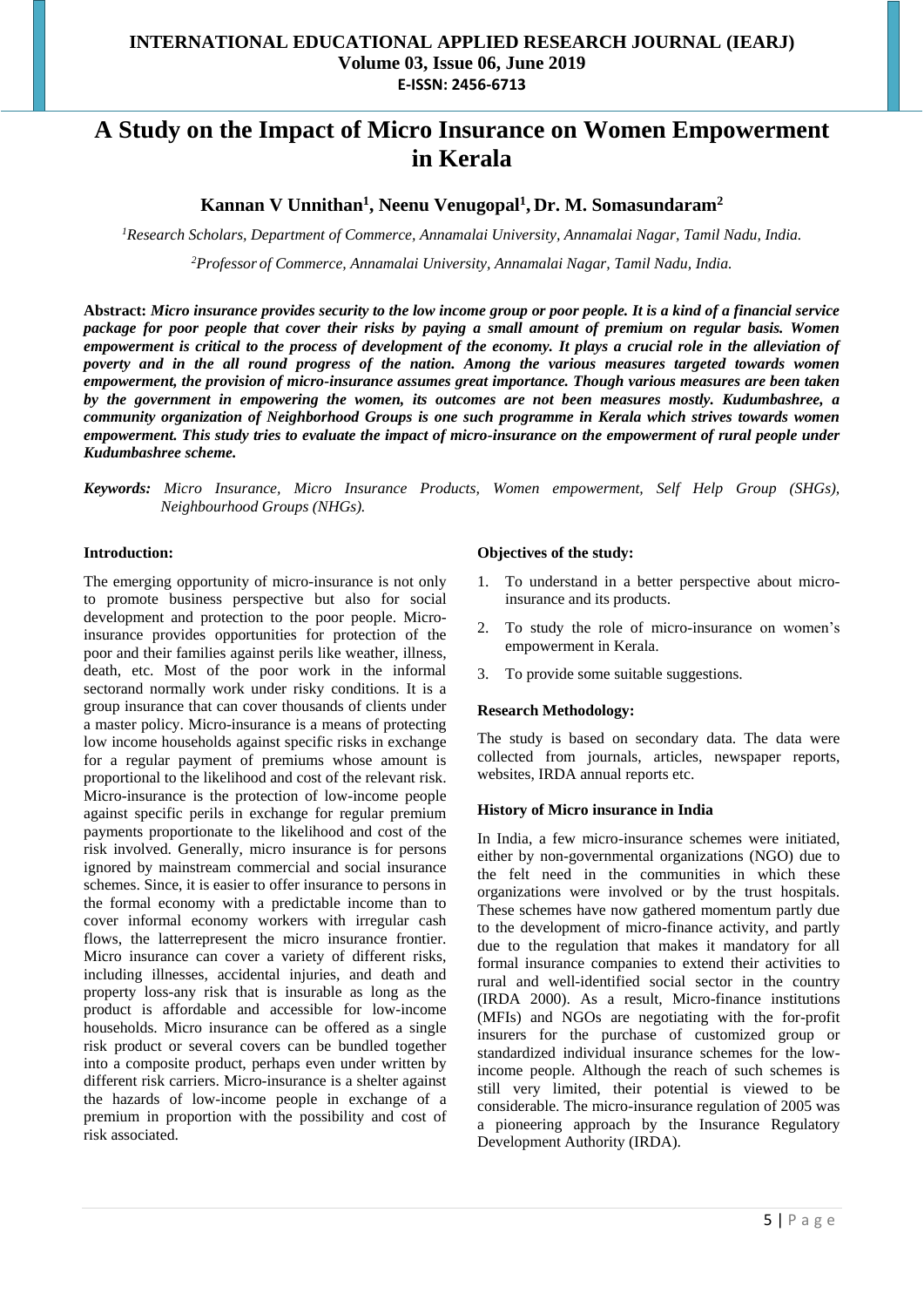# **INTERNATIONAL EDUCATIONAL APPLIED RESEARCH JOURNAL (IEARJ) Volume 03, Issue 06, June 2019 E-ISSN: 2456-6713**

India is among the few countries to draft and implement specific micro-insurance regulations. In 2002 IRDA developed rural and social sector obligation norms that mandated every insurance company to achieve;

- Percentage of polices to be sold in rural areas.
- Number of lives to be covered in the social sector.
- A consultative group on Micro-insurance was set up in 2003 to look into the issues which highlighted the;
- Non-viability of standalone micro-insurance programme.
- Apathy of insurance companies towards microinsurance.
- The potential of alternative channels.

In 2004, RRBs were allowed to sell insurance as "corporate agent", and in 2005, IRDA came up with the micro-insurance regulation which suggested;

- Stipulation of product boundaries in terms of minimum and maximum sum assured, the term of product, the allowable age group and the maximum commission to agents.
- SHGs, MFIs and NGOs were allowed to become micro-insurance Agents (MIA), a status that has simple agency clearance process and sustainable long term earning potential.
- Fulfillment of both rural and social sector obligation through micro-insurance products.

#### **Micro Insurance Products :**

The range of available and potential micro-insurance products can help low-income households manage risks related to their priorities. Micro insurance schemes may cover various risks. The most frequent micro insurance products are:

- **1. Life Insurance:** It provides coverage against death (accidental and natural). Beneficiaries receive compensation upon the death of the policy holder, who is typically the primary bread winner.
- **2. Health Insurance:** It provides reimbursement towards hospitalization expenses for illness/ diseases contracted or injury sustained by the insured person.
- **3. Crop Insurance:** It covers the loss of crops due to natural disaster, riots and strike. The cover of crop insurance is restricted to the cost of production up to the point when production is lost.
- **4. Livestock/Cattle Insurance:** It is provided for the sum insured or the market value of the animal at the time of death whichever is less.

**5. Asset Insurance:** It provides cover against loss of assets/stock of rural entrepreneurs due to fire, flood, riots, strikes and malicious damage. For poor households, insurance for a hut, irrigation pump, a handloom or a bullock cart could have considerable economic significance.



#### **Self-Help Groups in Kerala:**

In India, SHGs are more prominent among the South Indian States like Andhra Pradesh Tamil Nadu, Karnataka and Kerala. Each of these states has its own government programme for the promotion of micro-insurance and it is called by different names, even though the internal operations of these groups are the same. Some of these SHGs coming under each of the state programmes have linked themselves to the banks under NABARD and it is this programme which gave wide popularity to microinsurance in the country. Kerala occupies a unique place among the States of India, as it achieved success in poverty reduction over the past thirty years. Kerala's accomplishments revealthat the well-being of the people can be improved and social, political andcultural conditions can be transformed even at low levels of income, whenthere is appropriate public action. This reduction in poverty can be attributed to various factors, centered on public action, state intervention and an educated population.

The SHGs formed by NGOs, banks and government are playing an important role in the development of the State. The SHG movement was initiated in the State of Kerala on the basis of the success of SEWA of Ahmadabad, MYRADA of Mysore, and several other involvements in the Government of Kerala. The programme taken up and implemented in the right sense is very effective in eradicating poverty and enhancing women empowerment. The SHGs in Kerala have made significant remarks in this area. During the late1980s, under the guidance of NABARD, many voluntary agencies recognized their credit unions as smaller and moreeffective SHGs. During the late nineties, the Government of Kerala had accepted the NHG model for eradication of poverty from the State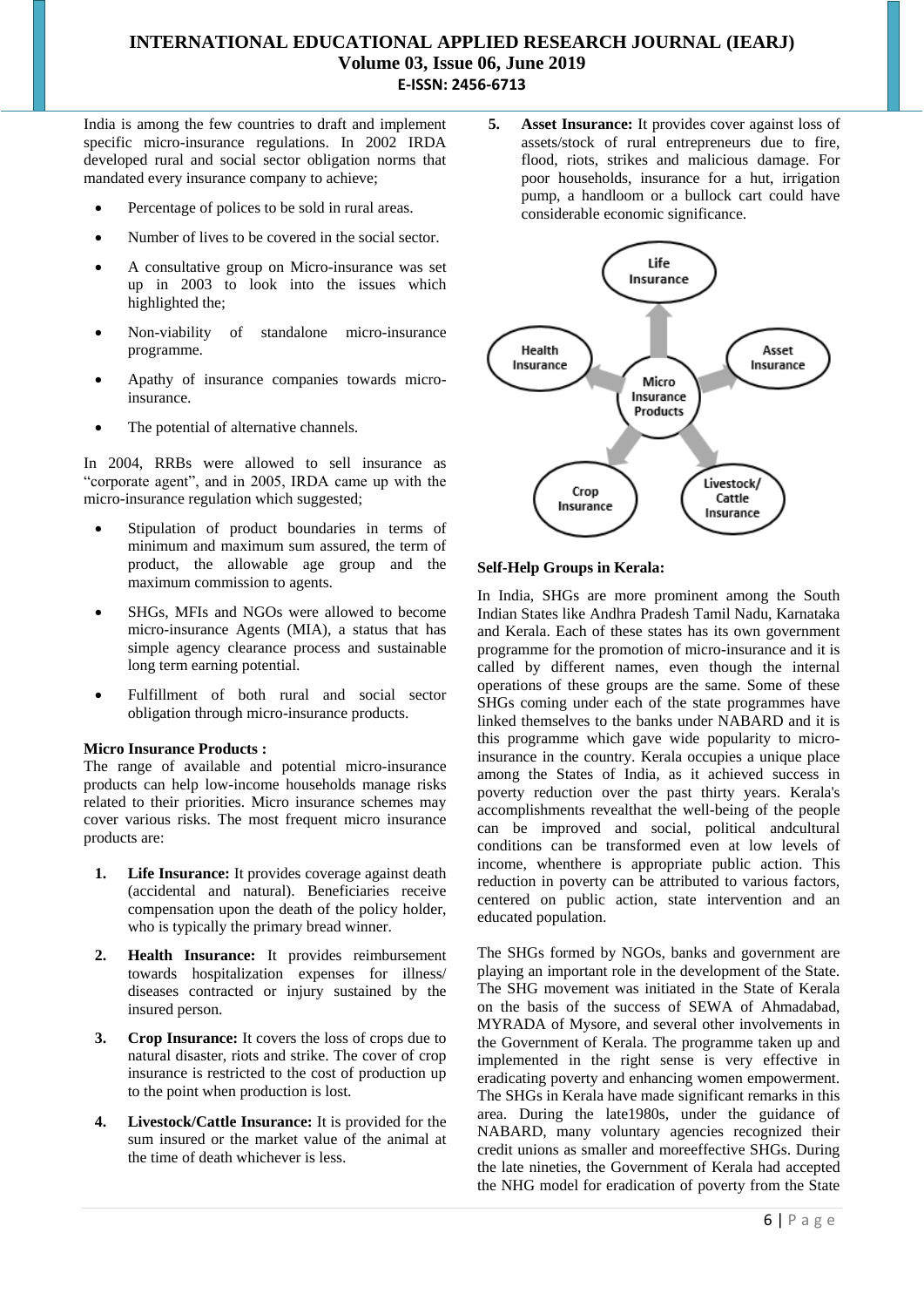by forming Kudumbashree Mission under the Department of Local Self-Government.

## **Women Empowerment:**

Empowerment is a multi-dimensional social process that helps people gain control over their own lives communities and in their society, by acting on issues that they define as important. Empowerment is a process that could enable women to get enough strength to challenge their submissive social condition. All development strategies and programs related to women development given due stress to women empowerment now. Increasing women's empowerment does not only benefit the women themselves, but it is also believed to improve the overall life standard for their families, and strengthen their communities. In addition, female empowerment is important in order to make use of humankind's full potential. Women constitute half of the population, if the country wants to become a super nation it has to empower the women which is very much essential. Empowerment is the process of an individual to make their own choices and transform it to desired actions and outcomes. Women empowerment is improving the social, economic, political and legal rights to ensure equal right to women. Various schemes and measures are taken by the government in empowering women.

## **Kudumbashree Mission:**

The Kudumbashree Mission is a programme launched by the State Government, with the active support of the Government of India and NABARD. It is adopted for a group approach for wiping out absolute poverty through community-based organizations and framed for empowerment of women. It had a three-tier structure with NHGs at the grassroots level, Area Development Society (ADS) at the ward level, and Community Development Society (CDS) at the Panchayath Level. Even though NHGs are engaged in issues of social significance through the participation of women in Grama Sabhas*,*  they give equal importance to the promotion of thrift and credit, to facilitate the poor to save, and to providethem cost-effective and easy credit. Thus, the thrift and credit enabled the poorest without collateral security to acquire loans from small savings contributed by them, who had been considered for a long time as unbanked. The loans obtained from these groups provide an opportunity for them to initiate small income-generating activities and thereby improve their income and living standards. The NHGs are similar to SHGs in terms of their day-today operations. Now, many agencies are coming forward to form SHGs for the uplift of the weaker sections.

Taking up women's cause for their welfare and empowerment across Kerala, `OLENA', an NGO, has provided self-employment to over 500 women in less than eight months through LIC's `micro insurance' scheme, thereby becoming the first in the entire South India to do so. Coming into being almost three decades ago, Olena initially started projects to provide succour to rural

women by offering them small-scale jobslike farm works and tailoring.

It is after the Government decided to familiarise the LIC micro insurance scheme three years before through NGOs that we made use of the opportunity. By bringing in over 16,000 policy holders in less than eight months, all of whom belong to BPL, Olena had been certified as the first in the entire South to achieve such a big target among rural women. There were three-day micro insurance training programme of the Life Insurance Corporation of India being conducted under the aegis of the Confederation of NGOs of Rural India (CNRI). Both men and women are participating in the micro insurance training programme that would equip the participants to act as agents of the Jeevan Madhur micro-insurance scheme to be implemented by the LIC among the rural segments. Jeevan Madhur was expected to give insurance coverto those below the poverty line. This scheme would be implemented through the CNRI group members involving Kudumbashree Units and other self-help groups.

#### **Suggestions:**

- There is a need for improving the working participation of SHGs along with the Kudumbashree units in the micro-insurance training programmes.
- There is a pressing need for increasing awareness on suitable rural micro insurance product.
- There might be an effective distribution system for micro-insurance services.

## **Conclusion:**

Women empowerment through micro-insurance is an effective tool that empowers them to participate in poverty eradication of their family and give them a chance to create new job opportunities. It is found that the SHG system is going to become a movement in Kerala. The present study has a great importance to both government and Kudumbasree, to evaluate the performance of the SHGs working in Kerala along with various Micro-insurance schemes. SHGs have emerged as an alternative developmental strategy to promote common interests of the weaker and vulnerable section of the society and have contributed to the empowerment of the poor women.

#### **References:**

- 1. Arora and Poonam (2009), "Insurance made available to socially backwardpeople", IBMR Business School, Ahmedabad. Socio - economic Imprint, March-April, p. 3.
- 2. Lina Joy, A. Prema and S. Krishnan (2008), "Determinants of GroupPerformance of Women-led Agro-processing Self-help Groups in Kerala",